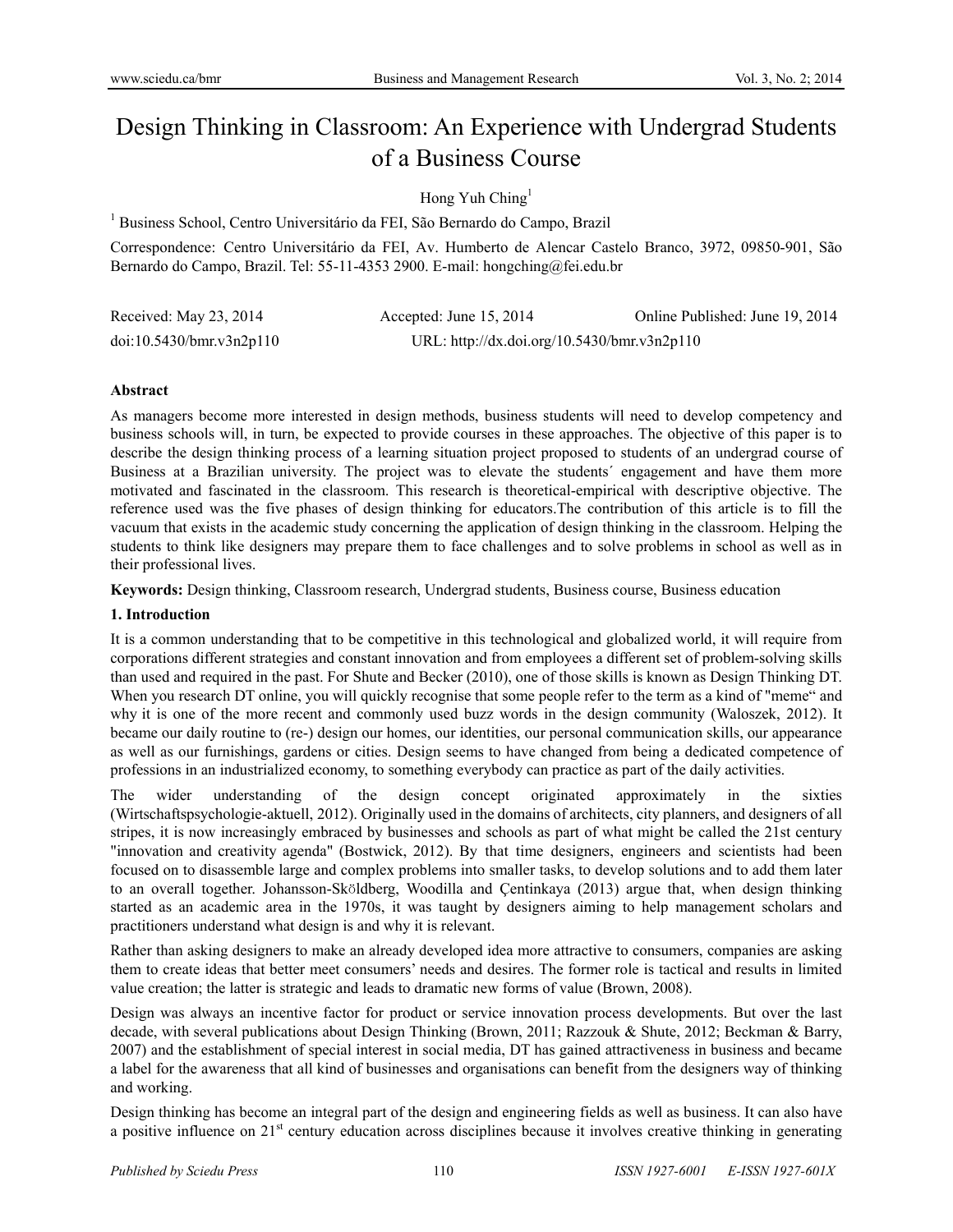solutions for problems (Razzousk  $&$  Shute, 2012). Students are required to read critically, think and reason logically, and solve complex problems. The fact that teachers are using human-centered design techniques to understand their students better makes students feel more engaged in the changing learning environment (IDEO, 2012).

The idea of applying design thinking an approach to management is new and, as yet, largely underdeveloped (Dunne & Martin, 2006). For them, what has implications for managers ultimately will affect business schools. As managers become more interested in design methods, business students will need to develop competency and business schools will, in turn, be expected to provide courses in these approaches. There is little or no evidence that design thinking is currently integrated into the learning process anywhere within the typical undergraduate college curriculum (DBL, 2014).

#### *1.1 Research Problem*

The problem this paper intends to address is: "how could the students redesign the classes to elevate their engagement and have them more motivated and fascinated in the classroom?"

#### *1.2 Contribution of this article*

The majority of the studies on design thinking that Razzouk and Shute (2012) reviewed in their paper aimed to examine the differences between novice and expert designers or characterize expert behaviour in the design process. They could neither find experimental evidence or empirical work in their literature review nor provide concrete examples of how and where design thinking would fit in the curriculum. The contribution of this article is to fill the vacuum that exists in the academic study concerning the application of design thinking in the classroom.

#### *1.3 Objective*

The objective of this paper is to describe the design thinking process of a learning situation project proposed to students of an undergrad course of Business at a Brazilian university. The project was to elevate the students´ engagement and have them more motivated and fascinated in the classroom.

#### **2. Research Methodology**

This research is theoretical-empirical with descriptive objective due to its objective. The approach adopted is qualitative and the procedure is a single case study. A literature research was made in order to find related documents and articles on Design Thinking. Nevertheless, the research was mostly based on articles, academic papers and webpages.

A second part of the research was interaction with the students. The target population of this study was students from an undergrad course of Business at a Brazilian university in the state of São Paulo that attended the class "Entrepreneurship". The students, in a total of 36, were divided in 6 groups and they developed a project to tackle a challenge: how might they could redesign the classes to elevate their engagement and have them more motivated and fascinated in the classroom? The data collection were the reports provided by the students at the end of this assignment and the notes taken by the researcher in the students´ group meetings.

This challenge came up after a survey made in the previous semester with a larger sample of students of this Business course. The reason of this survey was the fact that many students were failing in several disciplines throughout the eight semesters of the course and occasionally, more than once in the same discipline. Among the reasons of these failures, the top four were:

- Not enough time to study during the week (note: most of them work during the daytime);
- Low participation in class discussions;
- Boring classes with little innovation;
- Teaching methodologies were rated as old fashioned

The last two reasons are part of the same issue and form the challenge put to the students to solve using design thinking.

Every design process begins with a specific and intentional problem to address, this is called a design challenge. Understand the problem is crucial and the designers should know what the client really wants. However, in the case of this paper, the designers are ultimately "the clients", i.e., the students. Ideally, they should not be, but this was the decision taken by the researcher. Rather than a group of professors consulting the students and designing prototypes to this challenge, the researcher thought that the prototypes would have more adherence and legitimacy if proposed by the students themselves.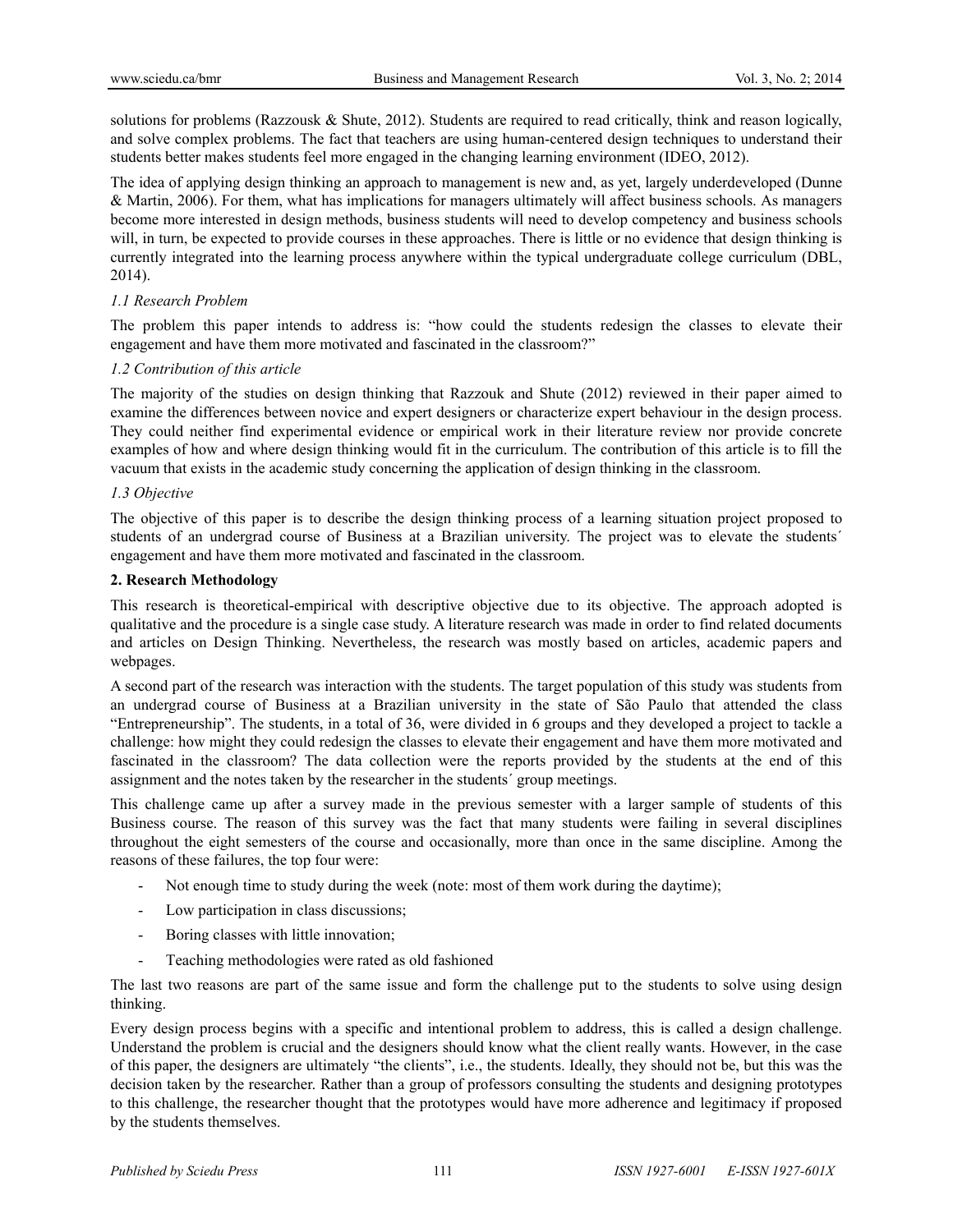#### **3. Literature review**

This section is divided in two parts. The first deals with the different definitions and meanings of design thinking while the second deals with the phases or steps in design thinking process.

#### *3.1 Definitions and meanings of design thinking*

Brown (2008) defines design thinking as a methodology that imbues the full spectrum of innovation activities with a human-centered design ethos. Put simply, it is a discipline that uses the designer's sensibility and methods to match people's needs with what is technologically feasible and what a viable business strategy can convert into customer value and market opportunity. Design thinking DT is a mindset, is about believing we can make a difference, and having an intentional process in order to get to new, relevant solutions that create positive impact (IDEO, 2012). For Dym, Agogino, Eris, Frey and Leifer (2005), design thinking reflects the complex processes of inquiry and learning that designers perform in a systems context, making decisions they proceed and often working collaboratively on teams in a social process. Dunne and Martin (2006) state that DT is the way designers think and it results from the nature of design work: a project based work flow around wicked problems. Finally, for Johansson-Skӧldberg et al (2013) DT is a simplified version of ´designerly thinking´ or a new way of describing a designer´s methods that is integrated into an academic or practical management discourse.

Surely, there is not a universal accepted definiton of design thinking. What is common in these definitions is that DT is about innovation, collaboration with people and generating solutions regardless if these are objects, services ou systems.

Johansson-Skӧldberg et al (2013) do not believe there is a unique meaning of design thinking. Instead they look for where and how the concept is used in different situations. They have identified multiple discourses with distinctly different meanings: five designerly discourses grounded within the design research area, and three discourses within the managerial area. For them, there are few links between them, the designerly thinking and design thinking.

Kimbell (2009) introduces a pair of ideas or concepts as an alternative to design thinking – design-as-practice and designs-in-pratice. These new concepts move the unit of analysis away from the individual designer, or the organization or group and its norms, to a wider frame which refocuses the research agenda. Design-as-practice mobilizes a way of thinking about the work of designing and offers rich resources for understanding what goes on during design activities and relating them to organizational outcomes (Kimbell, 2009). On the other hand, the term designs-in-pratice acknowledges the emergent nature of design outcomes as they are enacted in practice (Kimbell, 2009).

Despite the different meanings and concepts of design thinking displayed above, the ultimate goal of DT is to apply a creative, non - linear and interactive way of thinking and in particular a special process methodology for new ideas and to solve problems occurring in business every day, as it is systematically used in processes of product design and product development (Dym et al, 2005). The concept of design thinking became a portal for the whole design area to contibute to innovation (Johansson-Skӧldberg et al, 2013).

Additionally Design Thinking assumes that innovations are created in a company less by individual ideas or singular works, but mostly by systematic design creativity in a team process which can include external customers and expertise opinions. People from different disciplines come together to ensure a variety of possible approaches for a problem of a Design Thinking project. This can be differentiated by profession, but also through cultural aspects, national or just age and gender differences. What counts is the multi-layered look at the specific topic (Hüttebräuker, 2013).

#### *3.2 Design thinking process*

The design process is what puts Design Thinking into action. It's a structured approach to generating and evolving ideas. It has five phases that help navigate the development from identifying a design challenge to finding and building a solution (IDEO, 2012). It is a deeply human approach that relies on your ability to be intuitive, to interpret what you observe and to develop ideas that are emotionally meaningful to those you are designing for—all skills you are well versed in as an educator (IDEO, 2012). For IDEO, the five phases are the following (see figure 1):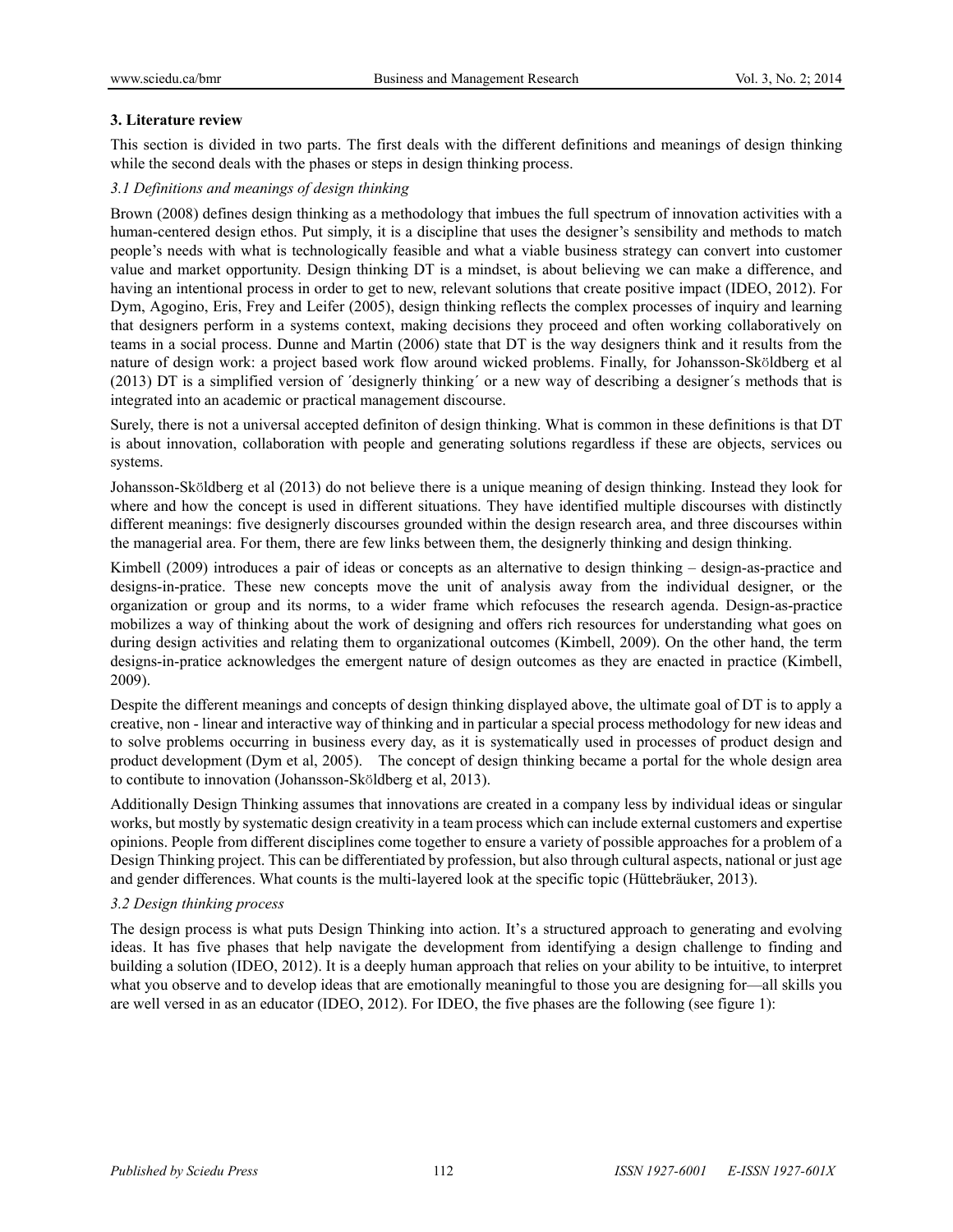# The design process is what puts<br>Design Thinking into action.

It's a structured approach to generating and developing ideas.

### The five phases of the design process:



#### Figure 1. The Design Thinking process (IDEO, 2012)

The problem definition and understanding (Discovery): Discovery builds a solid foundation for the ideas. It starts with understanding the challenge, a clearly defined challenge will guide the questions and help stay on track throughout the process (IDEO, 2012). It continues with preparing research, plan activities to learn from multiple peoples' perspectives and explore unfamiliar contexts and finishes with gathering information with a curious mindset. The idea is to wander in all directions. The real work begins in direct contact with the future users, consumers or customers. Those get interviewed and observed. Of course, everything is well documented, not only on paper but also with meaningful pictures, graphs, videos or voice recordings. Thinking in images is important and should be applied throughout the process. It increases the chance of being able to recall the information itself. Speaking, writing, drawing and gestures are in the combination of the ideal instruments to stimulate your own thinking process.

Observation (Interpretation): It involves storytelling, as well as sorting and condensing thoughts until you have found a compelling point of view and clear direction for ideation (IDEO, 2012). It starts with collecting, telling and sharing stories from your fieldwork. Begin to make sense of all that information and inspiration to identify themes, make sense of the findings and define insights. Finally, frame opportunities by creating a visual reminder, use visuals to make complex information more accessible and turn the insights as inspiring opportunities (IDEO, 2012).

Generating of Ideas (Ideation): This phase is one of the core elements of design thinking and consists mainly of brainstorming and its rules. Prepare initially for brainstorming and facilitate promising ideas. Brainstorming may often be thought of as wild and unstructured, but it in fact is a focused activity that involves a lot of discipline (IDEO, 2012). Take the time to set up appropriately in order to get the most out of this session. You then move to refine ideas by doing a reality check, look at what is most important about your idea and find ways to evolve and develop it further (IDEO, 2012).

Prototyping (Experimentation): Experimentation brings the ideas to life. Building prototypes means making ideas tangible, learning while building them and sharing them with other people (IDEO, 2012). Prototypes enable you to share your idea with other people and discuss how to further refine it. The next step is to get feedback. The ideas should then be made visible and communicable to help users to test them and to provide useful feedback. Every kind of prototype is better than a weak description.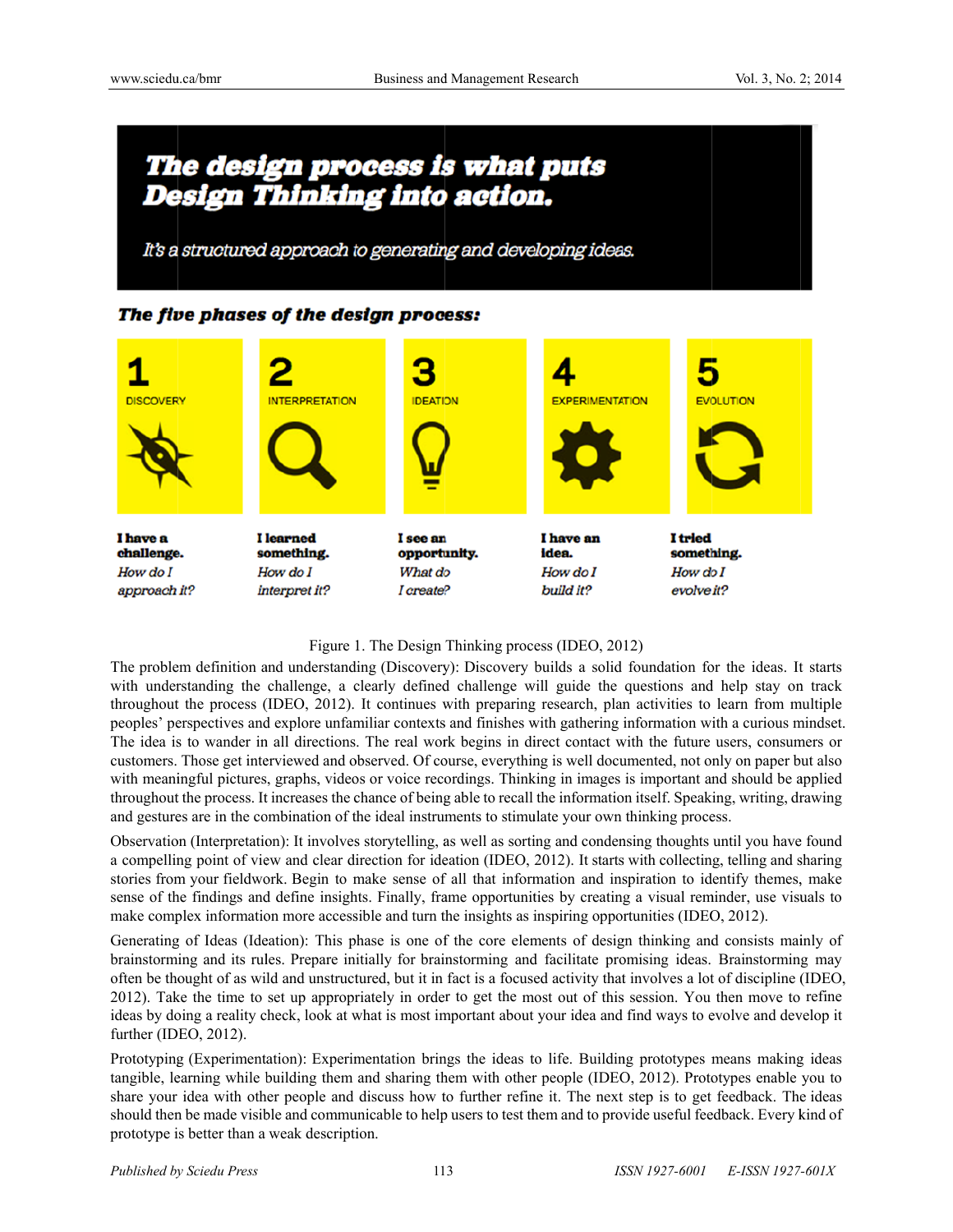Testing and Optimization (Evolution): Evolution is the development of your concept over time. It involves planning next steps, communicating the idea to people who can help you realize it, and documenting the process. Track learning by defining a set of criteria for success and documenting the progress (IDEO, 2012). Then move forward, planning the next step and engaging others onboard. With your colleagues and team, create a timeline for bringing the concept to life.

Very important is that the Design Thinking process is based on iteration, going back to earlier steps. So the perceptions often result from the fifth phase, for example, back to the fourth, to construct a further improved prototype. To repeat a phase is not a loss of time and effort but knowledge and can therefore be treated as gain of learning success.

Other authors visualized design thinking in steps, processes or themes. Klotz's vision (2013) of design thinking is of six steps: understanding, watch, define view, find ideas, prototyping and testing. The first step involves defining the problem of the target group, while the watch steps grapples directly with the target group by interviewing users and asking how to solve a problem. These two steps are equivalent to discovery phase of IDEO process. The steps define view and find ideas involve developing insights and using brainstorming respectively and are similar to ideaton phase of IDEO. And finally, the last two steps, the prototyping and testing, are equivalent to experimentation and evolution phases.

Kolodner and Wills (1996) mentioned three processes required in design thinking: preparation, assimilation and strategic control. The first process is equivalent to the first two phases of IDEO where the designers need to learn what to focus on and what is relevant. The second process is equivalent to the third and fourth phases of IDEO, in which it involves making sense of the proposed solutions, data and observations coming from the design environment. Finally the strategic control process deals with the decisions over the course of a design. This can be related to the improvement and refinement of the prototype.

Similarly, Bostwick (2012) talks about three key themes in the design thinking process: exploration, idea generation and prototyping. The first theme is equivalent to the first two phases of IDEO; the second and third themes are identical to Ideation and Experimentation phases of IDEO respectively. The last phase of IDEO, the Evolution, does not find correspondence in Bostwick vision.

#### **4. Results and Discussion**

This section shows the experience of six groups in the class with the use of design thinking in the first semester of 2014. Prior to this assignment, the teacher gave two lessons explaining the concept, illustrated with some examples and videos and went through the five phases of design thinking for educators' material. Then, he introduced the challenge to the students.

In the first phase of Discovery, the designer should be broadly enough to allow for unexpected possibilities but narrowly enough to let him focus (IDEO, 2012).

All six groups basically interviewed and visited students, colleagues of other semesters from the same course, colleagues of other courses from the same university (engineering and computer science), colleagues of Business course from other universities and students of high school. They were looking for similar experiences during these interviews and visits in order to get inspiration for their assignment. A sample of the material produced by the groups can be summarized in the table 1.

| <b>Motivators</b>                  | Demotivators                    |
|------------------------------------|---------------------------------|
| Team work                          | Overwork                        |
| Feedback and opportunity to evolve | Professors demotivated          |
| Good didactic                      | Lack of recognition             |
| Interaction professor / student    | Excess of content               |
| Dynamic classes                    | Lack of practical exercises     |
| Professors motivated               | Lack of teamwork assignments    |
| Merit recognition                  | Boring classes                  |
| Visit to companies                 | Lack of feedback and incentives |

Table 1. motivators and demotivators for the students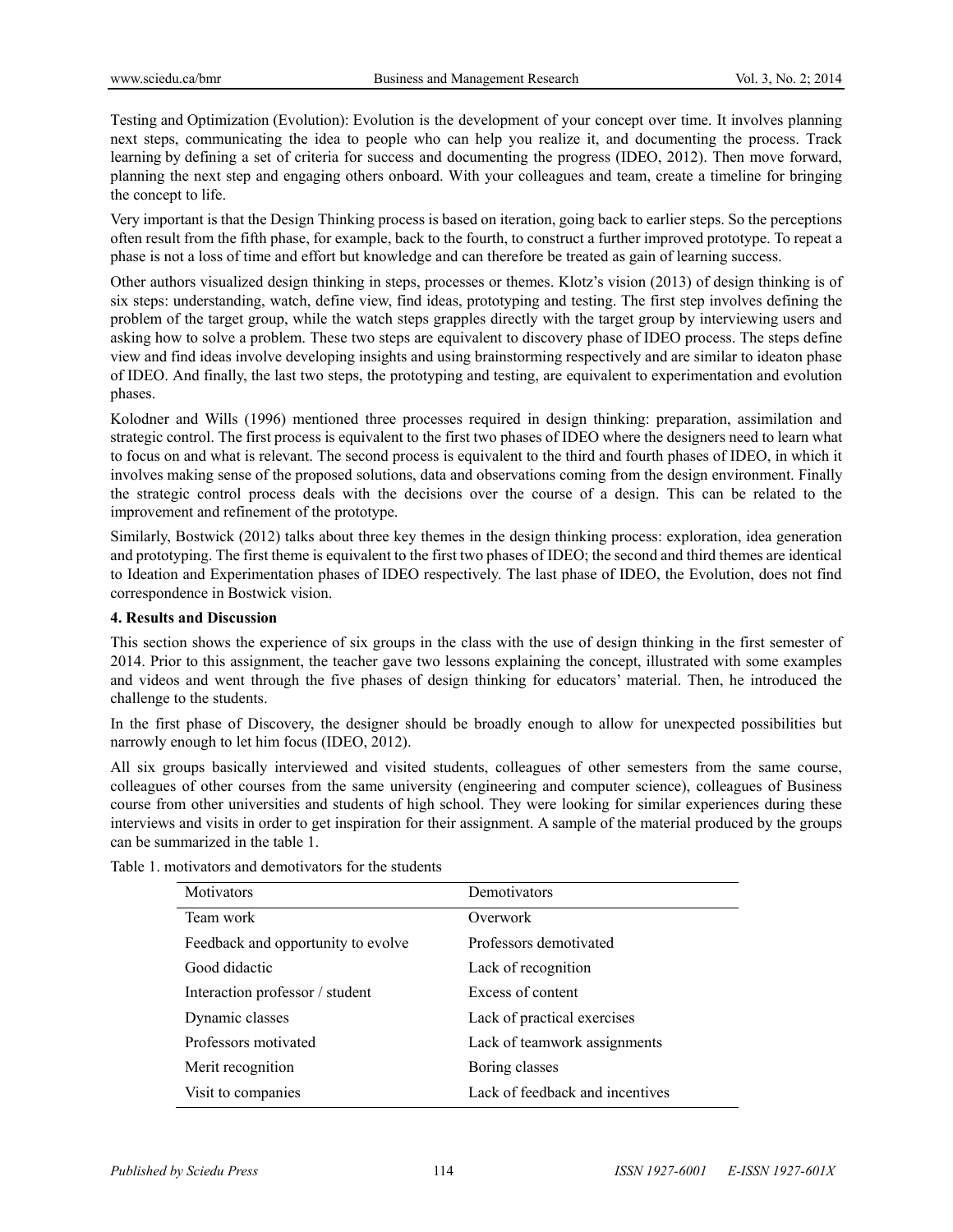Discovery means opening up to new opportunities and getting inspired to create new ideas. In IDEO's material (2012), a team from a school, looking to design new ways for teachers to collaborate, decided to visit analogous settings where collaboration happens, such as fire station, corporate office and a design studio. This can be the criticism made to the six groups. They did not open up their vision looking for different scenarios other than academic environment. Moreover, they spent a reasonable amount of time defining more precisely the problem and how to tackle it and hindering their progress in the next phase. This finding is similar to Gunther and Ehrlenspiel study (1999) that conducted a set of experiments with novice and expert designers of mechanical devices and found that novices spent more time defining the problem.

The second phase, of Interpretation, transforms the ideas into meaningful insights and turns them into actionable opportunities for design (IDEO, 2012). This phase was divided in two sub phases. Initially, the students should find meaning in all the material they collected in the previous phase. They should organize stories from field research into categories. They did this in their own separate groups. Then, they were asked to group together into a single big group. They were asked by the researcher to create themes from their categories. They are the headlines for clusters of similar learnings. What were the patterns and/or themes they could envisage and list them as opportunities for design? They were grouped in six themes:

Technology Classroom layout Teaching methodologies Reward and incentives Outside professionals Miscellaneous

This phase is similar to the stage of Framework in Beckman and Barry study (2007). Armed with the data generated from the observation stage (in our case, the Discovery phase), the innovation process moves from the concrete to the abstract realm, attempting to make sense of the data that was collected, framing that data to identify patterns.

In the next phase, the Ideation, the students, assembled in a single group, were instructed by the researcher to the brainstorm rules. The purpose of assembling them together is the more heads thinking, the more ideas will come up. The rules were the following (IDEO, 2012):

- Defer judgment. There are no bad ideas at this point, the time for narrow them down is the next phase.

- Encourage wild ideas. Even if an idea does not seem realistic, it may spark a great idea for someone else.
- Build on the ideas of others. Think "and" rather than "but".
- One conversation at a time. All ideas need to be heard, so that they may be built upon.
- Be visual. Draw your ideas, as opposed to just writing them down.

- Go for quantity. Set an outrageous goal- then surpass it. The best way to find one good idea is to come up with lots of ideas (IDEO, 2012).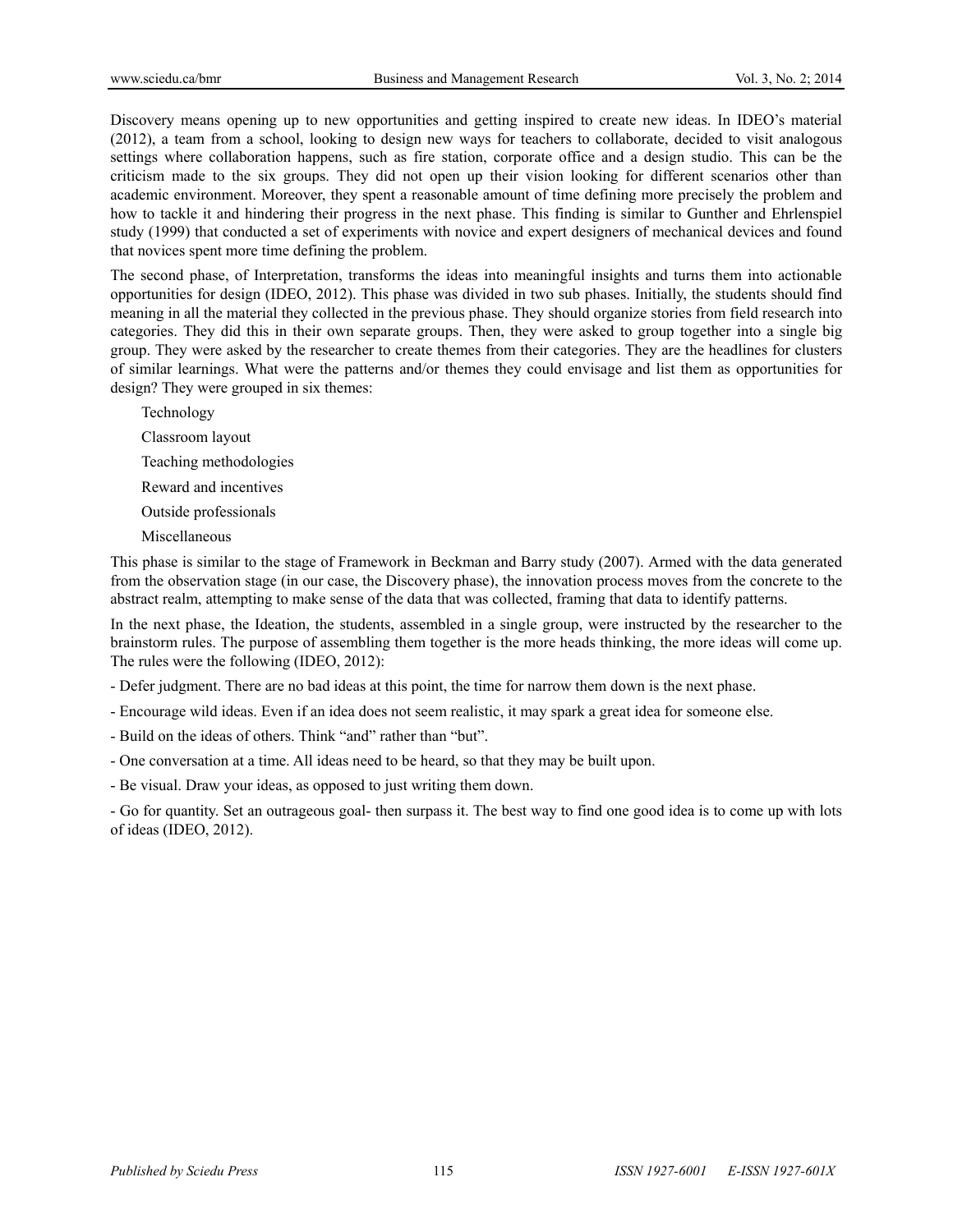|  | The table 2 shows an extract of the ideas presented in the brainstorm session. |  |  |  |
|--|--------------------------------------------------------------------------------|--|--|--|
|--|--------------------------------------------------------------------------------|--|--|--|

Table 2. Brainstorm ideas

| Themes                      | Ideas                                                                                                                                                                                                                                                                                                                                                                                            |
|-----------------------------|--------------------------------------------------------------------------------------------------------------------------------------------------------------------------------------------------------------------------------------------------------------------------------------------------------------------------------------------------------------------------------------------------|
| Technology                  | - use of personal computers in the classroom<br>- on line platform more user friendly (note: currently this university is using moodle)                                                                                                                                                                                                                                                          |
|                             | - classes of maths, statistics and finance in the IT lab                                                                                                                                                                                                                                                                                                                                         |
|                             | - on line classes with chats for exercises, to post videos, Q&A sessions                                                                                                                                                                                                                                                                                                                         |
|                             | (note: this university has wi-fi in the whole campus)                                                                                                                                                                                                                                                                                                                                            |
| Classroom                   | - "U" shape classrooms                                                                                                                                                                                                                                                                                                                                                                           |
|                             | - classes outside the classroom in an open environment to take advantage of the campus<br>infrastructure                                                                                                                                                                                                                                                                                         |
|                             | - use of music in the classroom in some practical classes                                                                                                                                                                                                                                                                                                                                        |
| Teaching<br>methodologies   | - classes with groups interacting with each other to solve a specific challenge<br>- games and competitions across the classes in a common theme or assignment<br>- more time reserved between professors and students for dialogue and interaction<br>- more active participation of the students in the classes as opposed to lecture classes by the<br>professors (e.g. debates, simulations) |
|                             | - role playing of real situations such as job interviews, pitch fights etc                                                                                                                                                                                                                                                                                                                       |
| Reward<br>and<br>incentives | - offer bonus for participative debates rather than "forcing" students to read and write<br>compulsory essays                                                                                                                                                                                                                                                                                    |
|                             | - reward for the best business plan of the semester                                                                                                                                                                                                                                                                                                                                              |
|                             | - assessment methods and criteria more diversified based on competences as opposed to<br>knowledge                                                                                                                                                                                                                                                                                               |
| Outside<br>professionals    | - visit to environments that add experience, culture and knowledge, like Stock Exchange,<br>Historical museums etc                                                                                                                                                                                                                                                                               |
| and visits                  | - visit to companies to discuss in loco their marketing campaigns and/or to see their<br>manufacturing processes                                                                                                                                                                                                                                                                                 |
|                             | - speechs given by external businessmen, consultants and entrepreneurs to report their<br>experiences                                                                                                                                                                                                                                                                                            |
| Miscellaneous               | - social events between faculty and students, like barbecues<br>- introduction of major disciplines in the last semesters of the course<br>- charity contest to raise donations                                                                                                                                                                                                                  |

The fourth phase, the Experimentation, is to make ideas tangible into prototypes. It was also divided in two sub-phases. The students were broken up again in their original teams and were given paper, post-it, scissors, card boards, pens and sheets of paper. They were instructed to use a lot of imagination and have fun. They will be amazed at how much they could learn about the idea just in the process of building it out (IDEO, 2012).

One of the groups called the researcher attention because of the use of storyboard. This concept was not given in class and this group found out about its use by researching in the internet. It can be defined as a panel or series of panels of rough sketches outlining the scene sequence and major changes of action or plot in a production to be shot on film or video (The free dictionary, 2014). Together with the storyboard, the group produced a digital material with animation images to illustrate their prototypes.

The next sub-phase was to get feedback. Feedback is one of the most valuable tools in developing an idea (IDEO, 2012). The groups were brought back into a single group to share their prototypes. This helps them to see what really matters as students and which aspects need improvement. Each group presented the development of their ideas and clarified those aspects that were most appealing and/or difficult. The feedback helped them understand what felt engaging to themselves as students, so that they could continue to refine the ideas. Yet, some of the ideas were dropped because of money needed to invest and the length of timeframe estimated to implement.

The researcher did not intervene nor participate in this phase, he just kept taking notes of the debates amongst the students. Three of the prototypes can be illustrated in figure 2.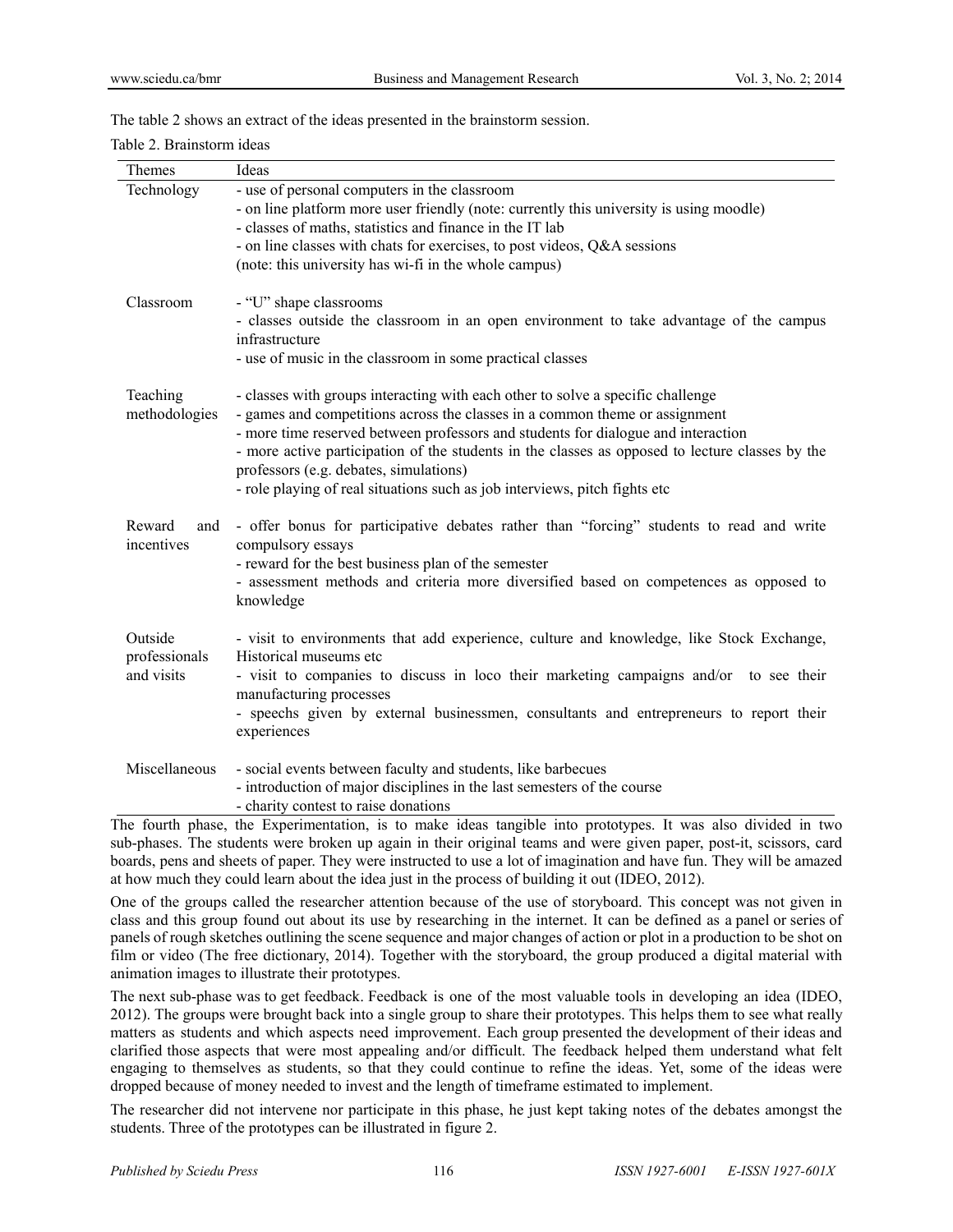| <b>Ideation</b>                                                                                                      | <b>Methodology</b>                                                                                                                                                                                                                                   | <b>Expected result</b>                                                                                                                                                                                                                             |
|----------------------------------------------------------------------------------------------------------------------|------------------------------------------------------------------------------------------------------------------------------------------------------------------------------------------------------------------------------------------------------|----------------------------------------------------------------------------------------------------------------------------------------------------------------------------------------------------------------------------------------------------|
| Layout in "U" shape                                                                                                  | Place the chairs in "U" shape<br>before the class starts so that<br>students are side facing each<br>other and those at the back of the<br>room face the blackboard. The<br>teacher stays at the center of "U"<br>shape                              | $\checkmark$ More interaction student /<br>professor;<br>$\checkmark$ Students will be more<br>concentrated;<br>$\checkmark$ No side talks;<br>$\checkmark$ Mood of the classroom more<br>pleasant;<br>$\checkmark$ Incentives students to debate. |
| <b>Ideation</b>                                                                                                      | <b>Methodology</b>                                                                                                                                                                                                                                   | <b>Expected result</b>                                                                                                                                                                                                                             |
| Lecture classes mixed with<br>pratical ones<br>(exercises/case studies)                                              | After a brief lecture of a topic, the<br>teacher challenges students with a<br>practical exercise, business<br>situation or initiates a debate<br>about a case study. This business<br>situation or business case can be<br>brought by the students. | Better learning of the topic;<br>✓<br>Prompts tudents to do the<br>✓<br>exercises:<br>$\checkmark$ Students can identify<br>themselves in their daily<br>business issues or challenges<br>given in class.                                          |
| <b>Ideation</b>                                                                                                      | <b>Methodology</b>                                                                                                                                                                                                                                   | <b>Expected result</b>                                                                                                                                                                                                                             |
| Classes outside the classroom<br>in an open environment to<br>promote debates on topics<br>related to the discipline | The students pick a topic or case of<br>the discipline and the place in the<br>campus to have the class.<br>The teacher books in advance this<br>place in the campus.                                                                                | $\checkmark$ More interaction and<br>participation from the<br>students;<br>Better assimilation of the topic.<br>✓                                                                                                                                 |

Figure 2. prototypes

Prototypes produced by the other groups are shown as examples in table 3.

Table 3. other prototypes produced

| Product                                    | Methodology                                                                                                                                                                                                                                                                                                                                                                                                                                                                                                        | Result expected                                                                                                                                                              |
|--------------------------------------------|--------------------------------------------------------------------------------------------------------------------------------------------------------------------------------------------------------------------------------------------------------------------------------------------------------------------------------------------------------------------------------------------------------------------------------------------------------------------------------------------------------------------|------------------------------------------------------------------------------------------------------------------------------------------------------------------------------|
| Classes with<br>group<br>interactions      | On basis of existing business plans, each week one is selected and all<br>the students will be part of the same company and each group will be<br>playing a separate function (marketing, finance etc). The teacher will<br>present a problem that involves the whole company. The students, in<br>their separate functions, should work in synergy to propose a solution.<br>At the end, the teacher makes the comments on the proposals.                                                                         | More dynamic classes<br>interaction<br><b>Better</b><br>between the students<br>Learning by doing<br>will<br>stimulate<br>Tt.<br>students<br>debate<br>to<br>business issues |
| Charity<br>contest                         | A challenge is launched to all the students with specific duration for<br>each task of the contest. The objective is to raise donations for one or<br>more charity institutions. This can take several weekends. The<br>winning team will receive a bonus in the grade.                                                                                                                                                                                                                                            | social<br>Awareness of<br>responsibility<br>Integration<br>between<br>classes                                                                                                |
| External<br>professionals<br>participation | External professional would be invited by the school or by the students<br>to debate or lecture about specific topics according to their area of<br>expertise. Example: business strategy class - an expert would explain<br>and illustrate how the strategies are applied by the organizations; a<br>marketing class – an expert in retail business would explain the<br>concept of ECR Efficient Consumer Response.<br>The theme or topic of the class would be agreed in common by the<br>faculty and students. | Interaction<br>the<br>of<br>students<br>the<br>with<br>professional<br>Assimilation<br>of<br>the<br>concepts given in class<br>prior to the external<br>participation        |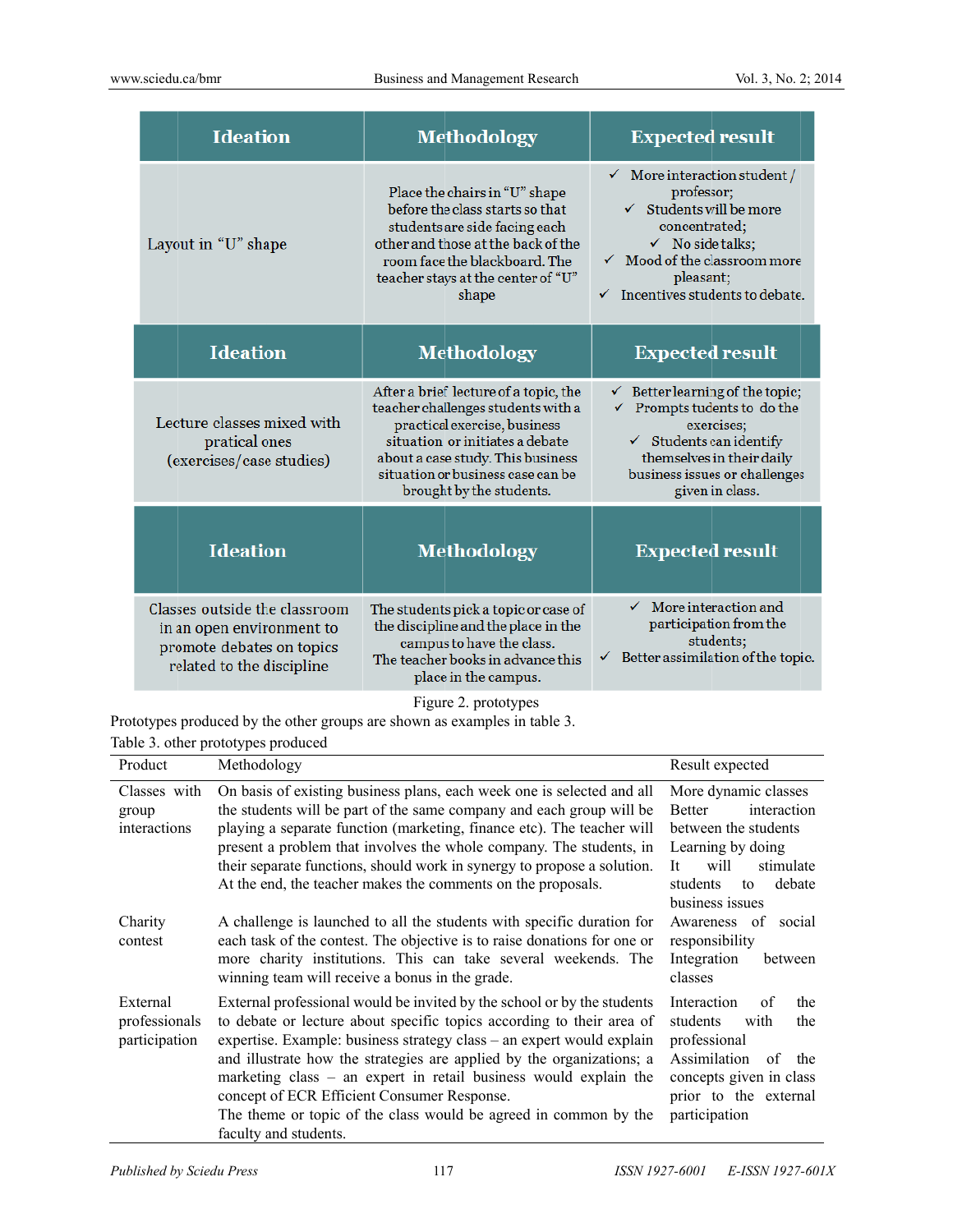For Brown (2008) prototypes of a service innovation will not be physical, but they must be tangible. The goal of prototype is not to finish. It is to learn about the strengths and weaknesses of the idea and to identify new directions that further prototypes might take.

In the final phase, the Evolution, the development of the prototypes over time, the students planned the next steps:

- The prototypes should be put in practice in one class for one semester and assigned a champion;

- Indicators should be identified to measure the progress and success, such as: a) have the teachers noticed change in the students` behaviour? b) has the relationship between the students and teachers changed?; c) have the grades improved?; d) have the classes become more involving?; e) did this new approaches help faculty do their job?;

- The experience should be shared with other audiences, outside this design team;

- More classes should be putting these prototypes in practice

At the end of this project, the students said they felt chaotic experiencing design thinking for the first time and had a lot of fun. But they also reckon, with more experience in designing, they would see that the design process makes sense and achieves results. They said they cannot think in a traditional way on the basis of what they already know or have seen before. Instead, they should think outside the existing alternatives, something completely new. These are inductive logic and abductive reasoning respectively (Dunne & Martin, 2006). Finally, they also commented they could use DT in their business activities.

#### **5. Final Considerations**

There is a consistent set of challenges that teachers and schools seem to face, and they center around the design and development of learning experiences (curriculum), learning environments (spaces), school programs and experiences (processes and tools), and system strategies, goals and policies (systems) (IDEO, 2012). However, helping the students to think like designers may prepare them to face challenges and to solve problems in school as well as in their professional lives. Students benefit from having time to explore, ideate, experiment and revise across disciplines, while becoming attuned to needs below the surface (Bostwick, 2012).

For Razzouk and Shute (2012), by improving students' design thinking skills, through having them apply processes and methods that designers use to ideate, and help them experience how designers approach problems to try to solve them, students will be more ready to face problems and think outside the box.

The integrated innovation process as a learning model suggests that there should be cross-disciplinary teams and representation from each of the learning styles on the team, namely Diverging, Accommodating, Assimilating and Converging (Beckman & Barry, 2007). This can be another criticism of this study in which students from other courses in this university could be doing this DT project, such as, computer science, production engineering, mechanical engineering, alongside the business course students.

On the other hand, Dunne and Martin (2006) advocate the addition of the design perspective to the current curriculum in the management education as both a new set of ideas and a way of integrating existing ones. Bostwick (2012) states that the incorporation of design thinking into curriculum is timely.

The conclusion is that no matter where we look, wee see challenges everywhere that can be solved through creativity and innovation and design thinking might be such an approach. As Brown mentioned (2008) these challenges or problems all have people at their heart. They require a human-centered, creative, iterative and practical approach to finding the best ideas and ultimate solutions. In fact, these are some of the characteristics that Owen (2006) nominated for design thinking, amongst others.

The limitation of this study was the short time devoted by the students to this project. Because they study in an evening course, they had Saturdays as spare time to do the project. It competed with other assignments and homework. This could have compromised the quantity and quality of the ideas and prototypes proposed. Suggestion for a future research is to test and refine the prototypes making a virtuous circle of prototyping, testing and refinement.

#### **Acknowledgement**

The author would like to thank Johannes Hesse, student from NHTV University of Applied Science Breda, Netherlands, who helped with some references in German language.